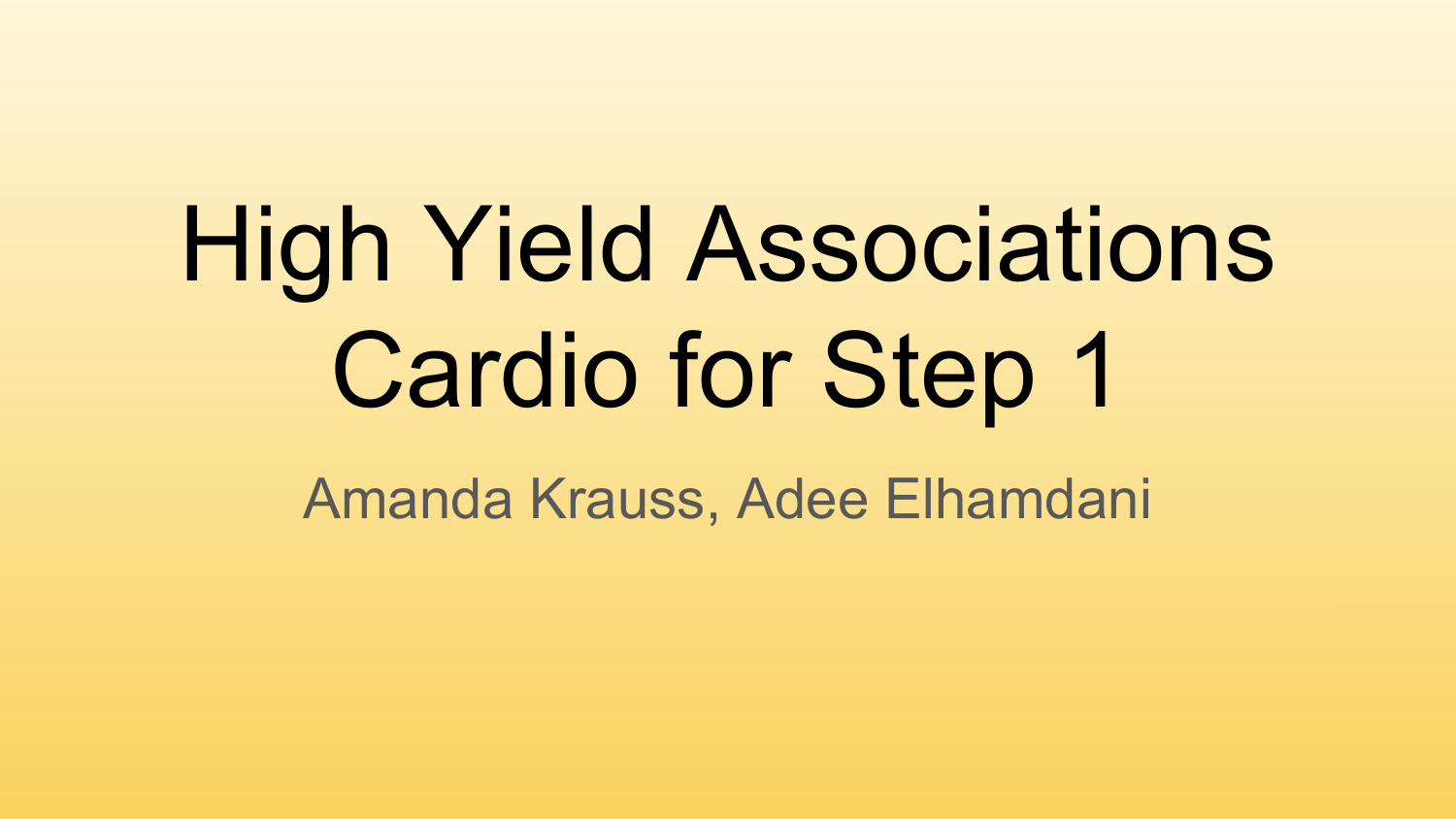## EKGs

- Irregularly irregular with no p waves and inconsistent RR intervals
	- High Yield new onset
	- MC risk factors
- Regular PP intervals and RR intervals but no association between P and R
	- High Yield associations (2)
- Greater than 3 distinct P morphologies
	- High Yield association
- Short PR interval with prolonged QRS
	- High yield medication and side effects
- Undulating QRS
	- High yield causes (6), treatment
- Atrial fibrillation
	- Hyperthyroidism
	- CAD, HTN
- Third Degree Heart Block
	- Lyme Disease, Baby from Lupus mom
- Multifocal Atrial Tachycardia
	- COPD
- Wolff Parkinson White
	- Procainamide, SLE
- Torsades
	- Ondansetron, macrolides, FQN, haloperidol, IA antiarrhythmics, TCA
	- Magnesium for treatment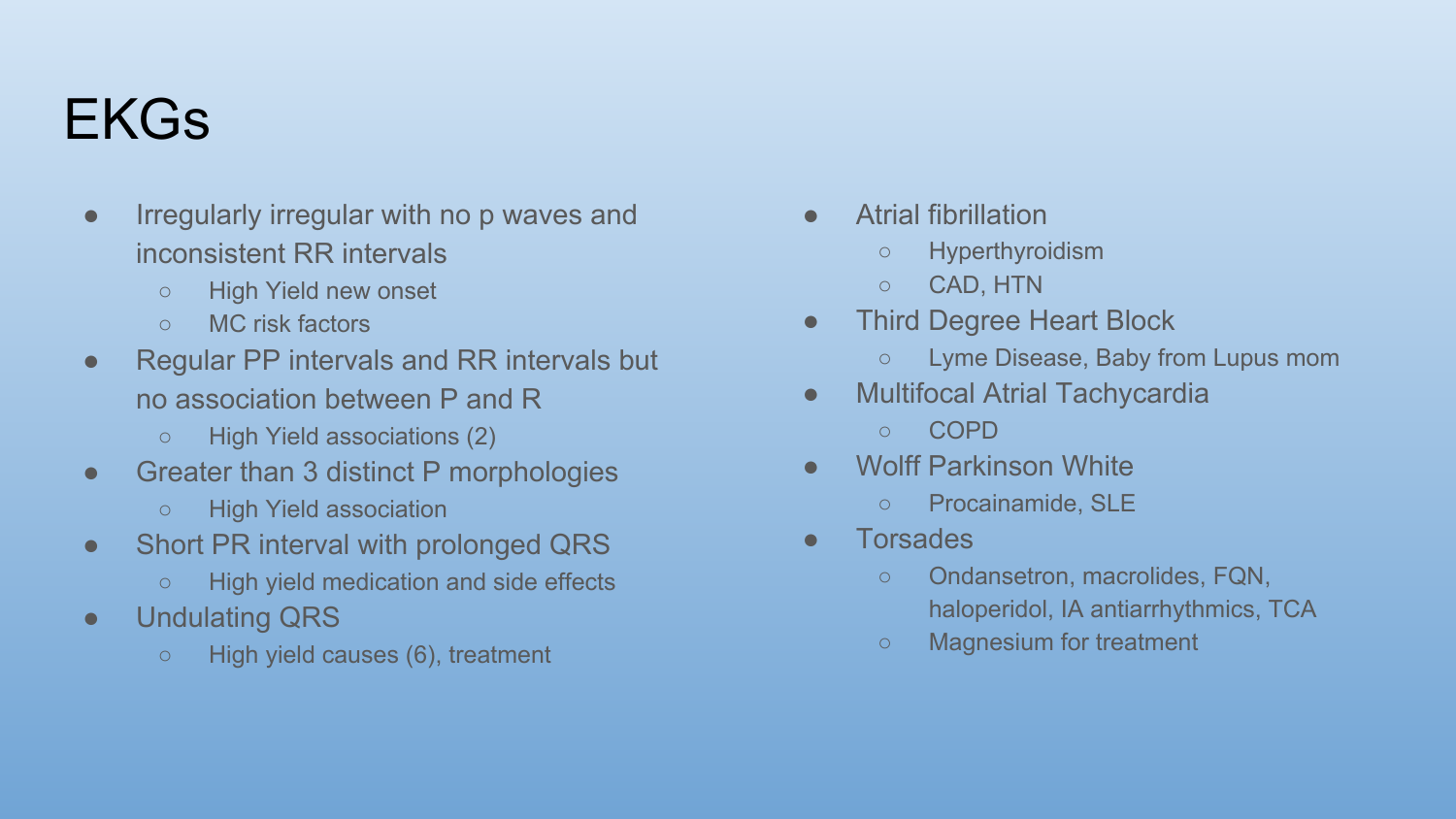## EKGs

- Low amplitude with beat variation, pulsus paradoxus and distant heart sounds, JVD
- Disorder of repolarization leads to prolonged QT
	- W/ deafness, Mode of inheritance
	- W/o deafness, Mode of inheritance
- Pseudo RBBB
	- MC, mode of inheritance
- Diffuse STE
- Cardiac tamponade
- Long QT
	- Jervell and Lange-Nielsen syndrome, AR
	- Romano Ward, AD
- Brugada
	- Asian males, AD
- **•** Pericarditis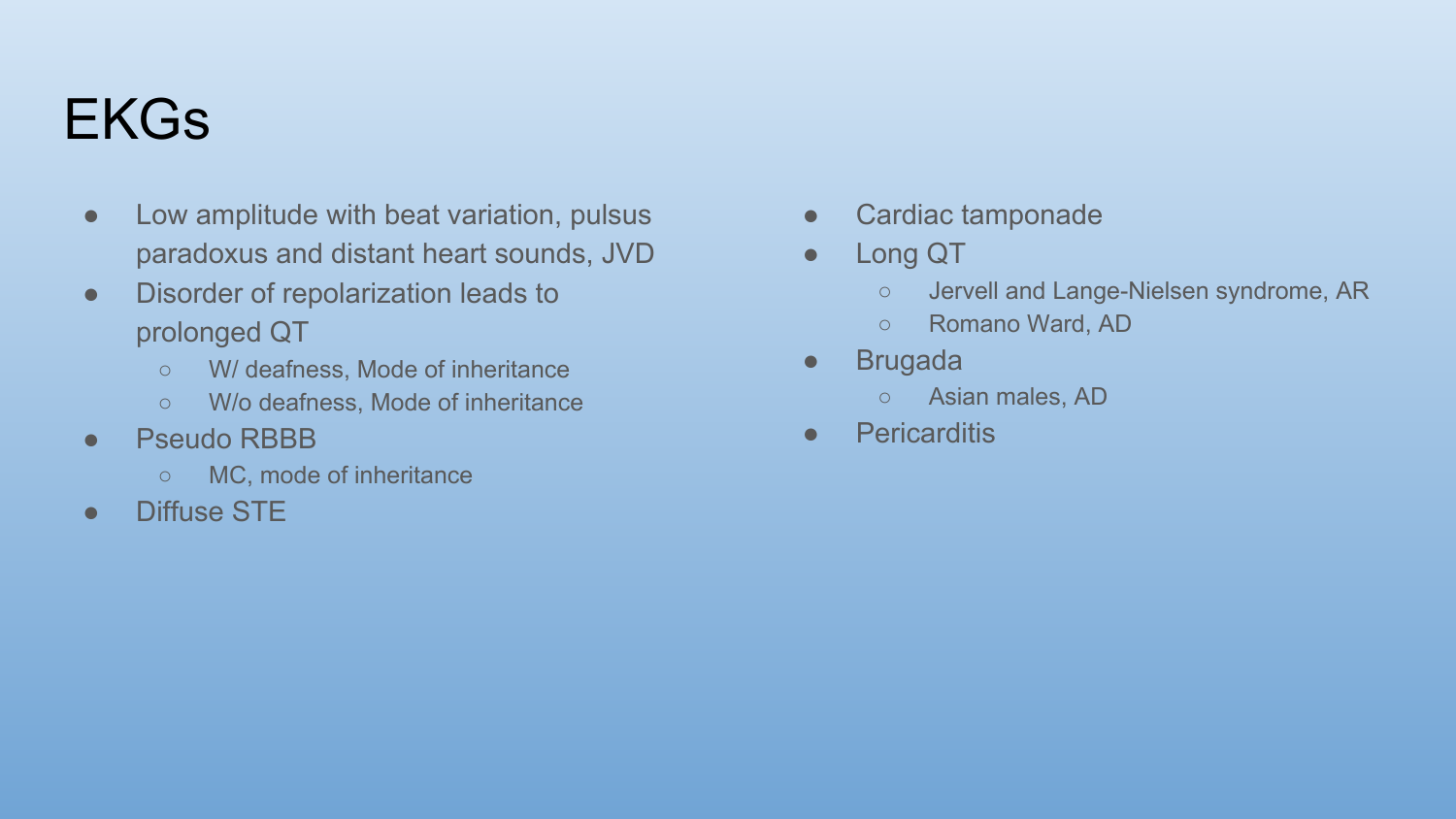## Murmurs (bolded phrases words are essentially pathognomonic)

- Systolic, crescendo-decrescendo, **radiates to carotids**, louder with squatting, quieter with valsalva
	- MC pathology, earlier onset
- Systolic, louder with valsalva, quieter with squatting, S4 auscultated
	- Path, MC genetics
- Holosystolic murmur that **radiates to the axilla**
- Late systolic murmur with **midsystolic click**, louder with valsalva
- Aortic Stenosis
	- Calcification aortic valve, bicuspid valve
- HOCM (subset of hypertrophic)
	- Myofibril disarray, AD
- MR
- MVP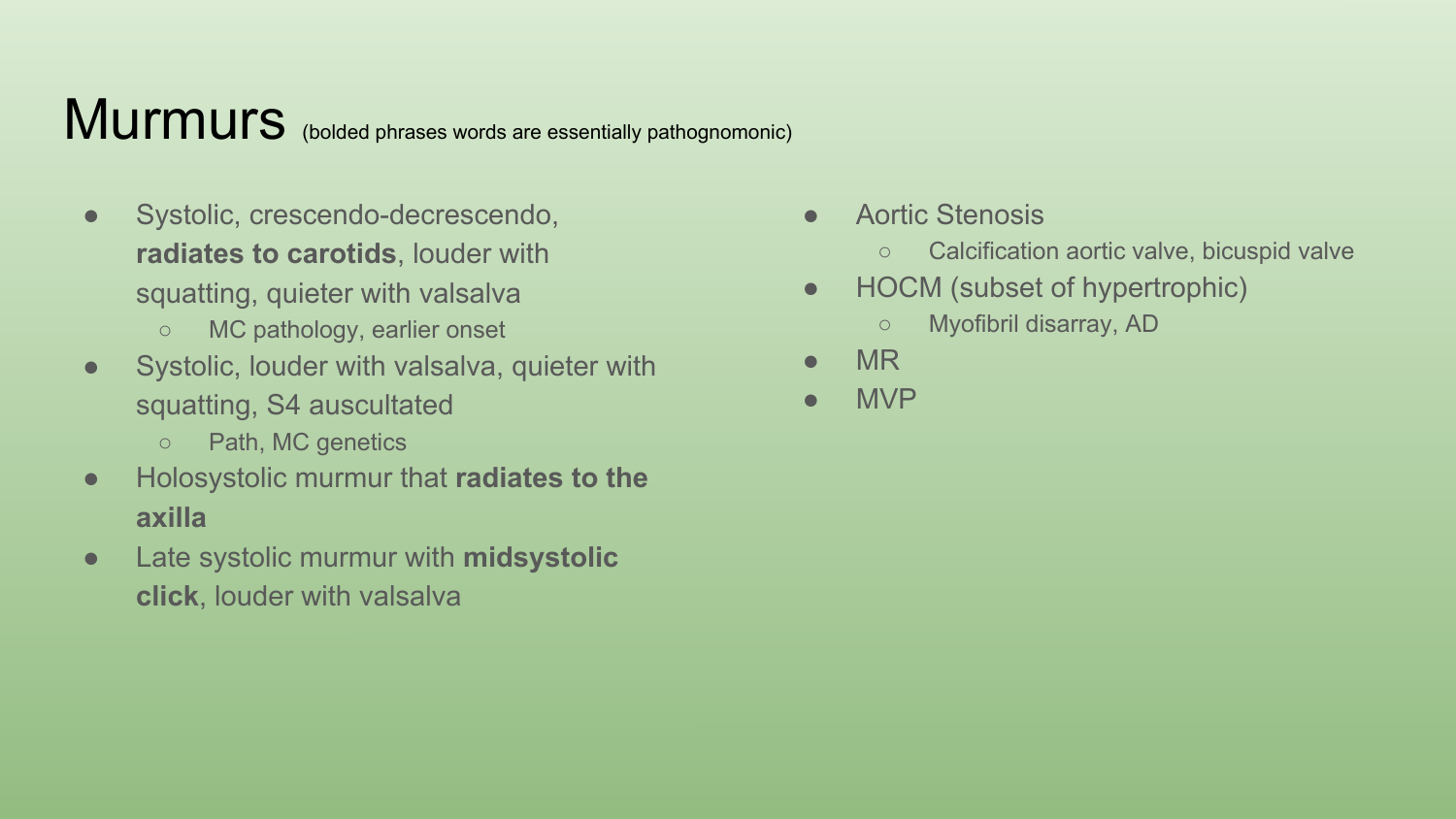# Murmurs (bolded phrases words are essentially pathognomonic)

- **● Continuous machine-like murmur**
	- High yield infection
- **● Wide, fixed and split S2**
- Holosystolic, harsh-sounding murmur
	- High yield association
- Diastolic murmur with **opening snap**
- Blowing diastolic murmur
	- PE findings
	- High yield associations
- Late systolic/continuous murmur, may radiate to back
- **PDA** 
	- Rubella
- **ASD**
- **VSD** 
	- Down Syndrome, Alcohol
- MS
- $\bullet$  AR
	- Widened pulse pressure, **head bobbing**, **bounding pulses in nails**
	- Aortic root dilation in setting of connective tissue disorders, syphilis (tree bark)
- Coarctation of the Aorta
	- Turner Syndrome
	- **○ High BP in upper extremities, low BP in lower extremities, notched ribs on CXR**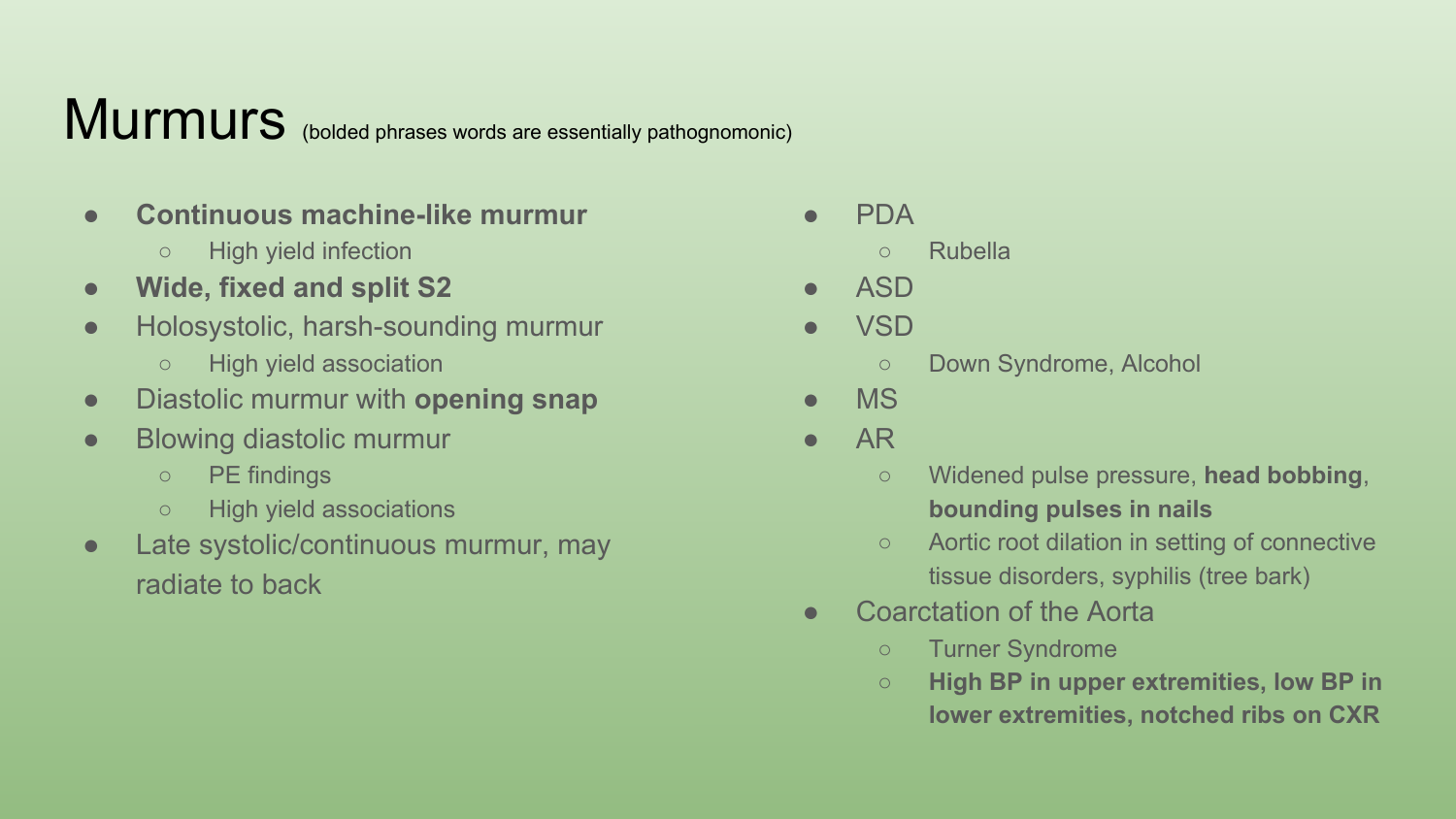## Post-MI

- MC death cause of death post MI (first 24) hours)
- New friction rub (1-3 days)
- New holosystolic murmur radiates to axilla  $(2-7)$ 
	- Cause, arterial supply
- Hypotension, JVD, low voltage EKG (5-14 days)
- Step-up in O2 concentration, holosystolic murmur
	- Cause
- Low fever, CP, friction rub weeks after MI
- **•** Arrhythmia
- Fibrinous pericarditis
- MR
	- Rupture of papillary muscle, posterior descending artery
- Ventricular free wall rupture (leads to tamponade)
- VSD
	- Rupture interventricular septum
- Dressler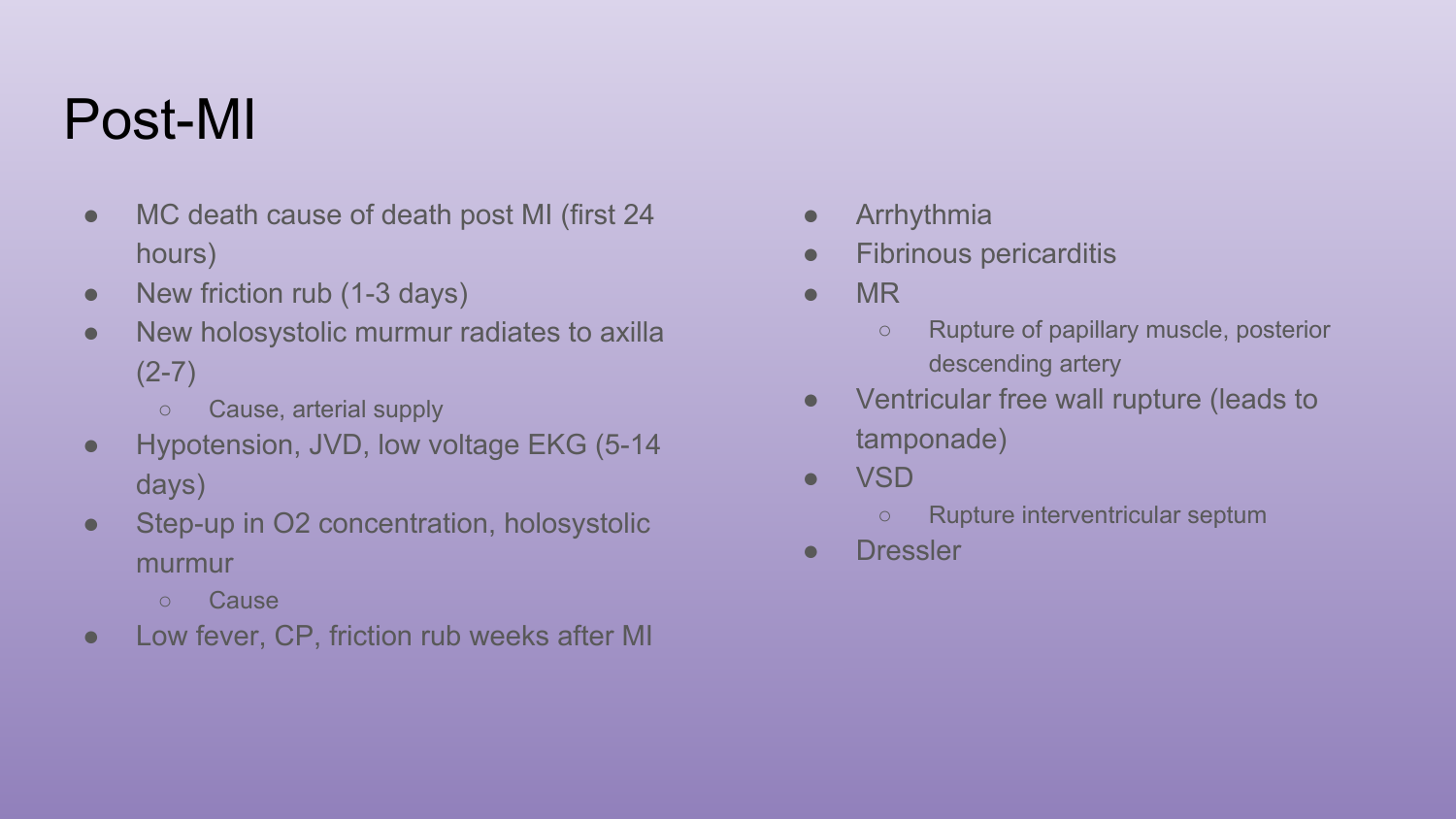## CHF

- Causes systolic HF (reduced EF)
	- DCM causes
	- Type of hypertrophy
- Causes diastolic HF (preserved EF)
	- HCM type of hypertrophy
	- RCM causes
- MI or dilated CM
	- Coxsackie B, wet beriberi, Chagas, Doxorubicin, hemochromatosis, sarcoidosis, peripartum CM
	- Eccentric
- **•** Hypertrophy or restrictive CM
	- Concentric hypertrophy
	- Postradiation fibrosis, Loffler, amyloidosis, sarcoidosis, endocardial fibroelastosis, hemochromatosis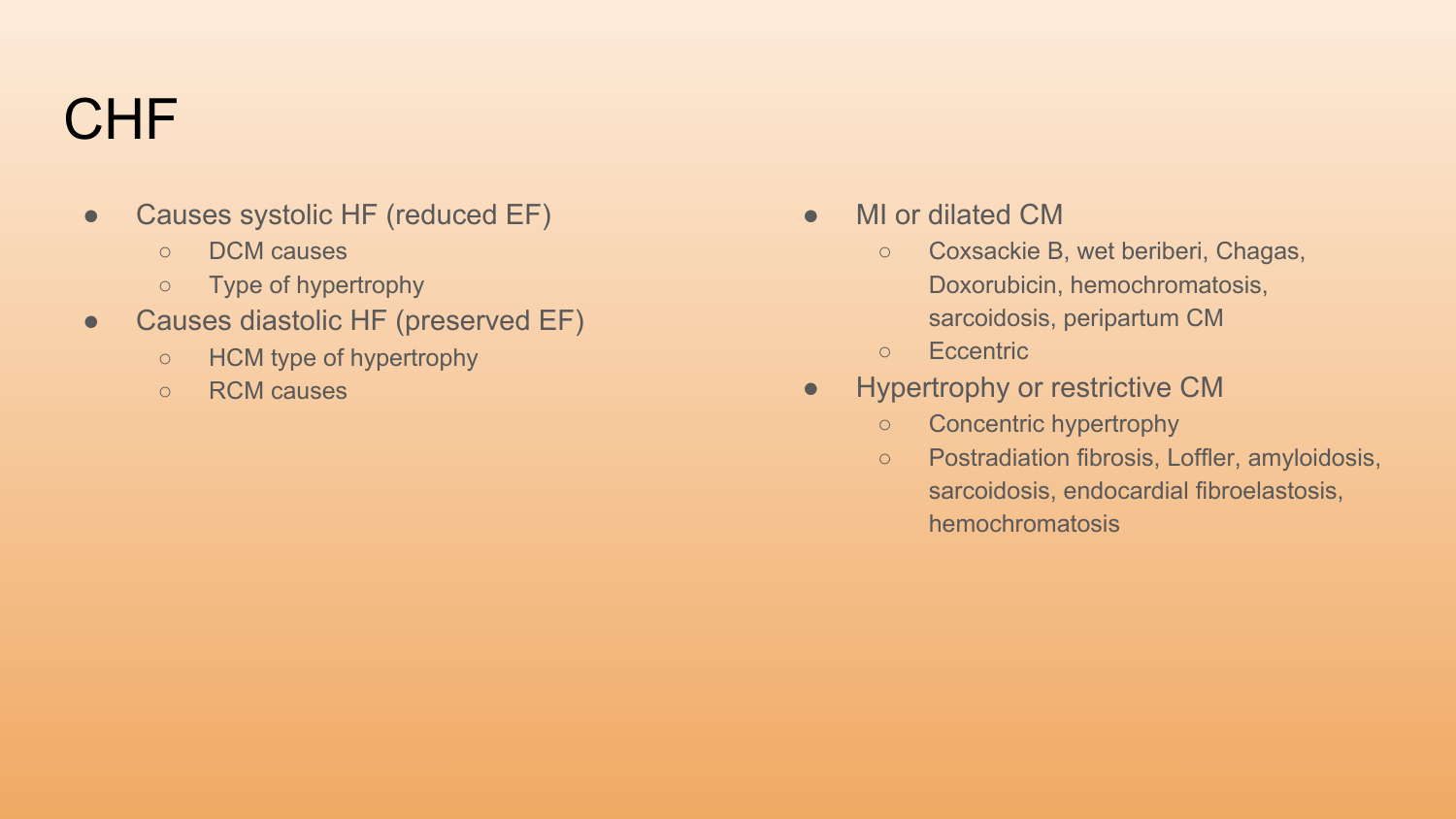#### CHD

- **•** Treatment early cyanotic CHD
	- Drug of choice
- Embryology failure truncus arteriosus
- **•** Transposition of great vessels embryology
	- MC association
- Kid playing and all of a sudden squats
	- o How does this work?
- Association Ebstein anomaly
- High yield coarctation of aorta
- Surgery and maintenance of PDA ○ PGE
- Failure of aorticopulmonary septum formation
- Failure of spiraling aorticopulmonary septum
	- Babies of diabetic mothers
- **•** Tetralogy of Fallot
	- Exercising increased R to L shunting, squatting increased resistance in systemic system so that R sided circulation to the lungs became the lower pressure system
- Lithium
- Turners